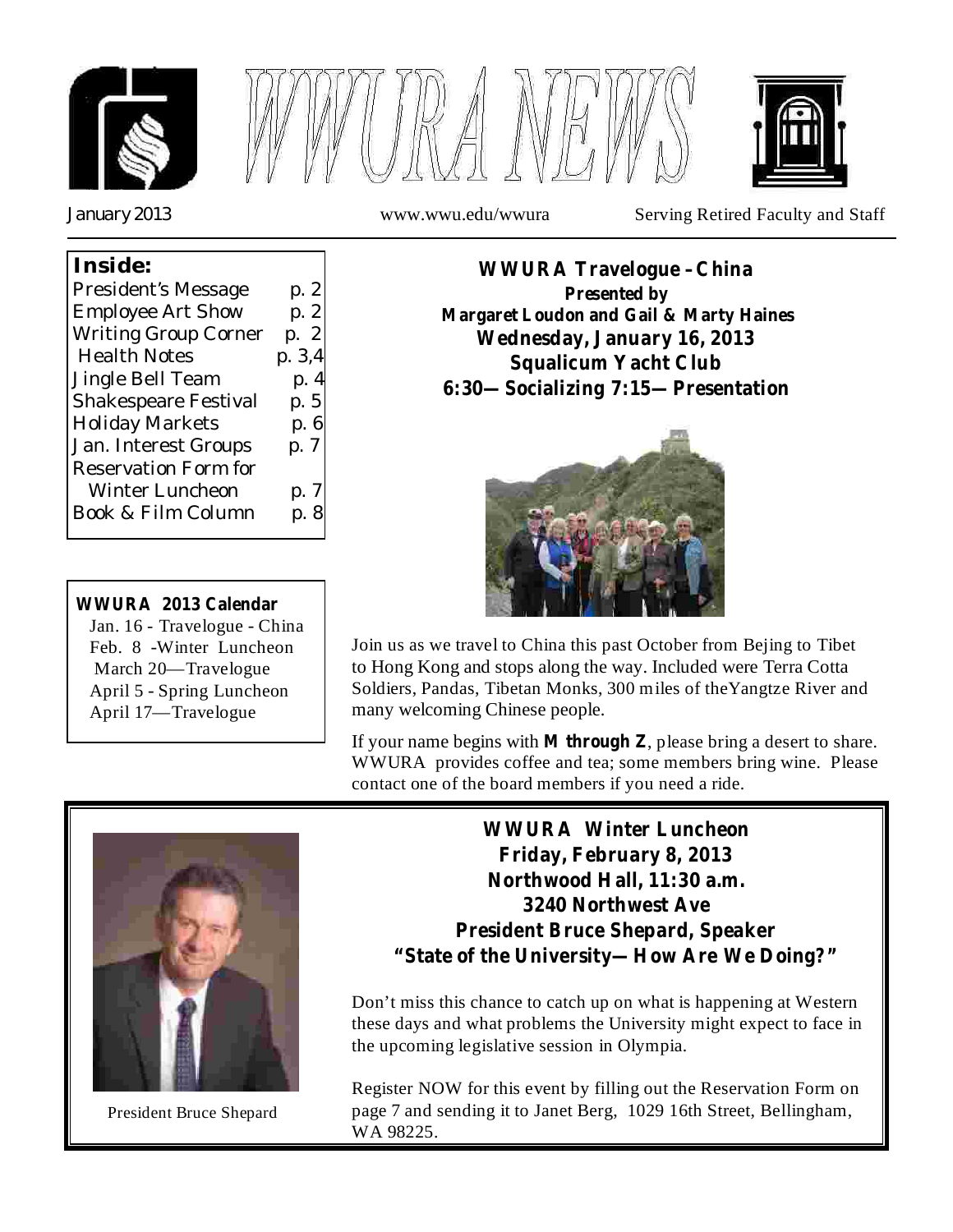

Although the dreadful tragedy of Newtown's Sandy Hook Elementary School shooting of 20 children and 6 teachers

permeated the holidays, we know we can put forward our most thoughtful and positive response. The world is *not* a mad, bad place, but we recognize that one person can wreak havoc on so many. We hold a special place in our heart for all the families suffering with the loss of a loved one.

So, what are your resolutions this brand New Year? Volunteering? Visiting friends more often? Contributing to your favorite charity? While you're at it, why not include WWURA's Scholarship Fund to benefit our meritorious Western students. Your dollars provide both the practical incentive and personal motivation to pursue that all-important fouryear college degree.

Another superb Travelogue featuring China is coming up on January 16. Your knowledgeable presenters are Margaret Louden, and Gail and Marty Haines. This is your golden opportunity to find out more about the emerging China—both its traditional face and its contemporary developments— complete with magnificent photos.

Did you know you don't have to be a Western faculty or staff member (or spouse) to join WWURA? Consider introducing your friends to our luncheons, travelogues and other activities. Retirement joys can come their way when they participate in our enriching and enjoyable activities.

A final note—isn't it wonderful to know we survived the Armageddon predicted by the Mayan calendar? 2013 looks brighter already!

- Nanette Davis

#### **Winter Night Storm—** Lynne Masland

I dreamed you were Unrolling crackling sheets Of cellophane.

"What are you doing?" I murmured. Turning in my blanket cocoon, I woke.

Waves of sleet, hail, gusts of wind Battered my ancient window panes. Howling.

# **PRESIDENT'S LETTER Retirees Invited to Enter WWU's 19 th Annual Employee Art Show**

WWU retired staff and faculty are invited to enter works in WWU's 19<sup>th</sup>Annual Employees Art Show, which runs for one week beginning March 11. An entry form is available at:

#### http://www.wwu.edu/depts/artscraftsshow/Exhibi tors.shtml.

All media and crafts are welcomed. It's a fun way to reconnect with Western and share your creative endeavors with the university community. Entry forms are due by Feb. 22.

The exhibit is hung in Viking Union 565 with opening reception on Monday, March 11, 3-5 p.m. Hours are Monday, 11 - 5; Tuesday – Thursday, 11 - 4; Friday 11-1:30.

Contact co-chairs Nancy Phillips (Business & Financial Affairs, Nancy.Phillips@wwu.edu, 650-3407) or Linda Strock (retired ATUS, Linda.Strock@comcast.net) with questions or for encouragement.

#### **Writing Group Corner**

Writing Group members are sharing some of their pieces and poems with newsletter readers. This month, Evelyn Wright and Lynne Masland offer two poems. Other WWURA members are invited to send poems or very short writing pieces for consideration for the newsletter; email to lmasland@comcast.net.

> **Winter Solstice** -Evelyn Wright

On the darkest day of the year, we celebrate earth's balanced spin through its orbit round the sun. We celebrate that moment earth alters its tilt, to promise another year's planting and harvest, another equinox, a summer solstice to tilt us towards light, to warm our cold hearts.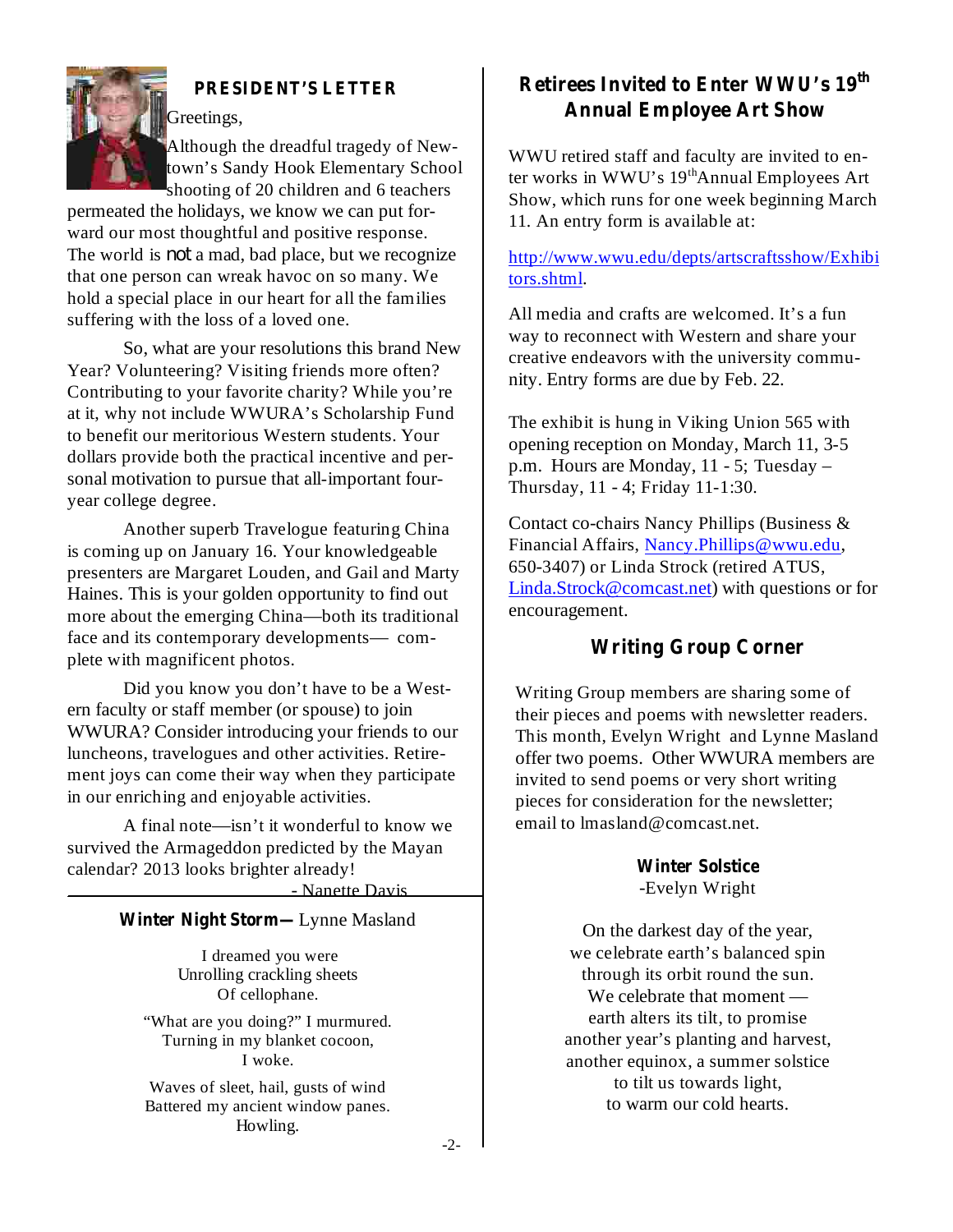# *Health Notes by Evelyn Ames Music and its Positive Effects on Health*

Notes on laughter and health, the 2013 New Year *Health Notes* starts with comments on the ef-Does listening to music relax you? Make you feel less tense? Ease pain and discomfort? Help you sleep? Lower your blood pressure? As a follow-up to December's Newsletter Health fects of music, especially classical music, on health.

Various studies provide evidence that listening to classical music does indeed have healthful effects. Researchers at the University of Maryland School of Medicine looked at participants' blood vessels when they listened to music they selected that brought them a sense of joy and made them feel good. This caused "tissue in the inner lining of blood vessels to dilate (or expand) in order to increase blood flow. This healthy response matches what the same researchers found in a 2005 study of laughter." "On the other hand, when study volunteers listened to music they perceived as stressful, their blood vessels narrowed, producing a potentially unhealthy response that reduces blood flow." A physiological reaction to the type of music is suggested to be a factor. "We don't understand why somebody may be drawn to certain classical music, for example. There are no words in that, and yet the rhythm, the melody and harmony, may all play a role in the emotional and cardiovascular response." http://www.umm.edu/news/releases/musiccardiovascular.htm#ixzz2ApKcAzpa. The emotional component may be an endorphin-mediated effect."

"The active listening to music evokes such raw positive emotions likely in part due to the release of endorphins."

**Lowering blood pressure:** "The most often cited benefit of listening to the three B's is stress relief. The soothing experience when you hear a masterful opus isn't just imagined; a 2004 study out of the University of San Diego found that after hearing classical music, listeners had lower blood pressure." http://www.ncbi.nlm.nih.gov/pubmed/15296685 A 2008 article published in the Journal of Clinical Nursing also claimed pregnant women reduced levels of stress, anxiety and depression after listening to a 30 minute CD of classical hits."

**Relieving Pain:** A British medical team was able to reduce the amount of opiates given to people who were recovering from stomach surgery by giving them a steady dose of classical music. http://www.netdoctor.co.uk/healthy-living/wellbeing/health-benefits-of-music.htm#ixzz2GlFSdNoB The University of Utah Pain Research Center found that engaging patients "in music listening can reduce responses to pain, depending on the person: people who are anxious and can become absorbed in activities easily may find music listening especially effective for relieving pain." (http://www.ncbi.nlm.nih.gov/pubmed/22071366)

**Emotions:** "Everyone reacts to music in different ways. One individual may love heavy metal for example, while another is happiest listening to Mozart. Whatever your preference, a 2011 Canadian study, published in *Nature Neuroscience*, has shown that plugging in to your favorite music could help melt away a bad mood. Researchers at McGill University in Montreal showed that listening to pleasurable music of any description induced 'musical chills', which triggered the release of the feel-good chemical dopamine." http://www.netdoctor.co.uk/healthy-living/wellbeing/health-benefits-of-music.htm#ixzz2GlFSdNoB

**Stress reduction:** When subjects were required "to listen to music twice a day for half-an-hour for two weeks, it was found that the stress and anxiety levels dropped significantly." http://www.medicaldaily.com/articles/3740/20101115/health-benefits-of-listening-to-music.htm

Sleep: "A Hungarian team showed that listening to 45 minutes of classical music before bedtime helped students from 19 to 28, who had problems falling asleep. The researchers suggest turning on the famous Lullaby, or similar peaceful pieces, could be an effective way of battling insomnia." "Since music has a balancing effect on stress and anxiety, listening to music while going to bed can be very beneficial as it -3- (cont'd next page)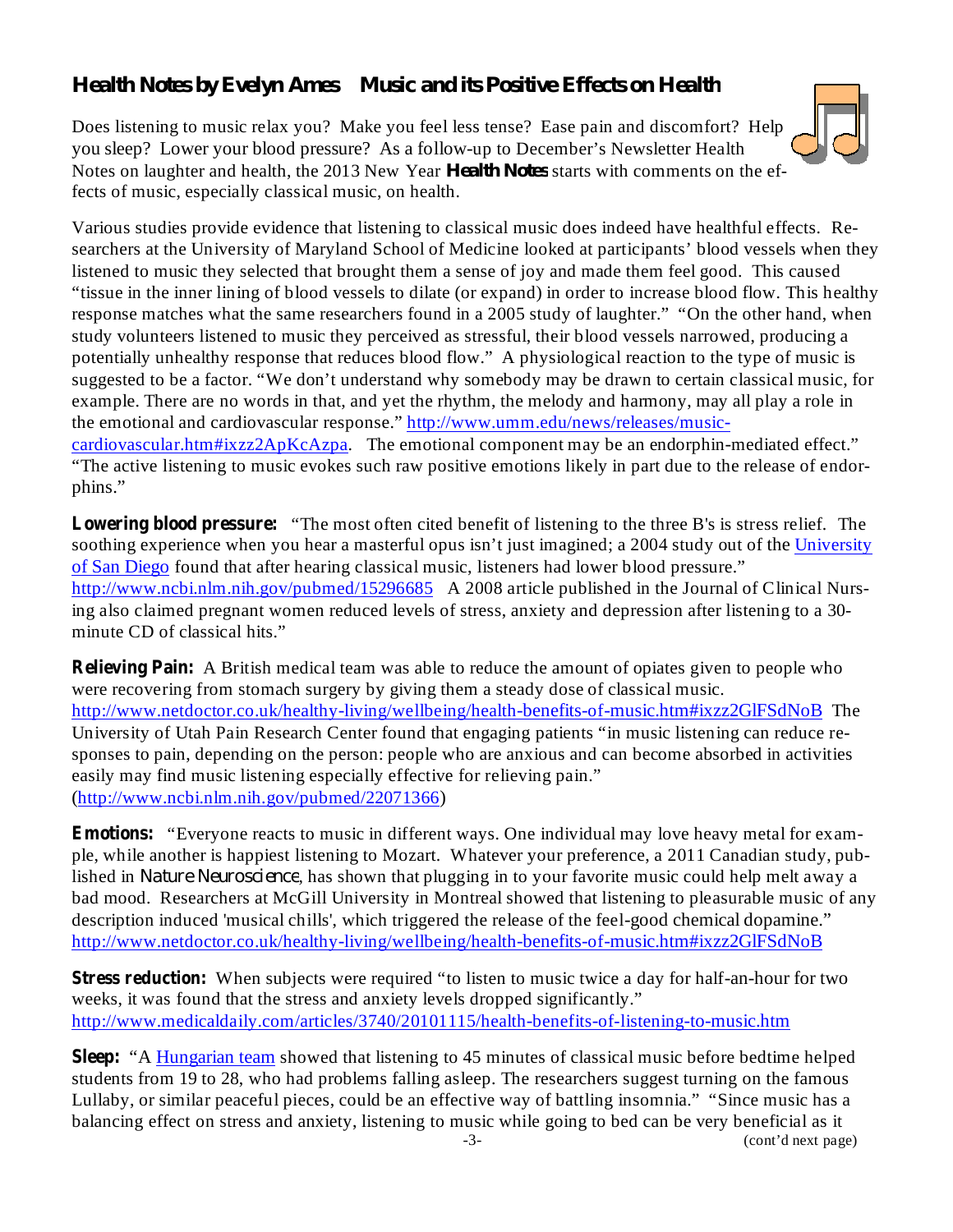#### **Health Notes** , *cont'd*

calms the mind, thus resulting in a good night's sleep." The conclusion of a study conducted at the Buddhist Tzu Chi General Hospital showed that "listening to soothing music at nocturnal sleep time improved the rested rating scores, shortened stage 2 sleep, and prolonged REM sleep" but had little effect on sleep quality. (http://www.ncbi.nlm.nih.gov/pubmed/22494532)

**Stimulation of brain cells**: listening to music with strong beats results in brainwaves resonating in sync with the beats of the music, which gives one more concentration and alert thinking. "On the other hand, classical music not only puts one in a calm meditative state but it also leaves one with a sense of wellbeing and satisfaction about themselves long after the music has been turned off." http://www.medicaldaily.com/articles/3740/20101115/health-benefits-of-listening-to-music.htm

Radio station (WQRX) reported (November, 2011) that the German transportation minister released a CD of slow movements of Mozart piano concertos with the hopes that the album would reduce aggressive driving on the autobahn. (http://www.wqxr.org/#!/articles/top-5-105/2011/nov/10/top-five-studiesclassical-music-and-health/).

Additional resource information:

Ease patients' distress during surgery" http://www.time.com/time/health/article/0,8599,1929994,00.html http://health.yahoo.net/experts/allinyourmind/5-health-benefits-music Music therapy: http://health.usnews.com/usnews/health/healthday/080322/music-as-medicine.htm Diabetes and music therapy: (The Power of Music by Mannes): http://www.npr.org/2011/06/01/136859090/the-power-of-music-to-affect-the-brain "Classical Music Can Improve Your Life": http://maryrenee.hubpages.com/hub/Why-You-Should-Listen-To-Classical-Music Bach's Air on the G string is amongst the most famous pieces of music for relaxation: http://sissi.hubpages.com/hub/Effect-of-Classical-Music-on-the-Brain http://science.yourdictionary.com/articles/how-does-music-affect-the-brain.html

Your *musical prescription for health*: take a dose of Brahms, add some Beethoven and Mozart, toss in a little Haydn, spice it up with Boccherini, dance a step with Dvorak and Piazzolla, and hum along with Puccini's Humming Chorus from Madama Butterfly!

**WWURA 2012 Jingle Bell Team and supporters:** Many thanks to our members and supporters for this year's Bellingham Jingle Bell Run/Walk. We appreciate your support for research and education about the many forms of arthritis. Weather was great; everyone had a fun time! Prizes and yummy bread followed our walk. Our walkers: Pat Clarke, Barbara and Mel Davidson, Rosemary and John Flora, Chris and George Gerhold, Lynne Masland, Charlie Way, and Evelyn Ames. Our supporters included Marty and Gail Haines, Anne Brown, Margaret Woll, Lina Zeine, Carol Radke, Erlene and Wendell Poole, Nanette Davis, Mary Hawk, Chris Suzcek, and Howard Evans. For those of you on Facebook, check for wwura pictures (https://www.facebook.com/BellinghamJBRW)

- **Evelyn Ames -4-**

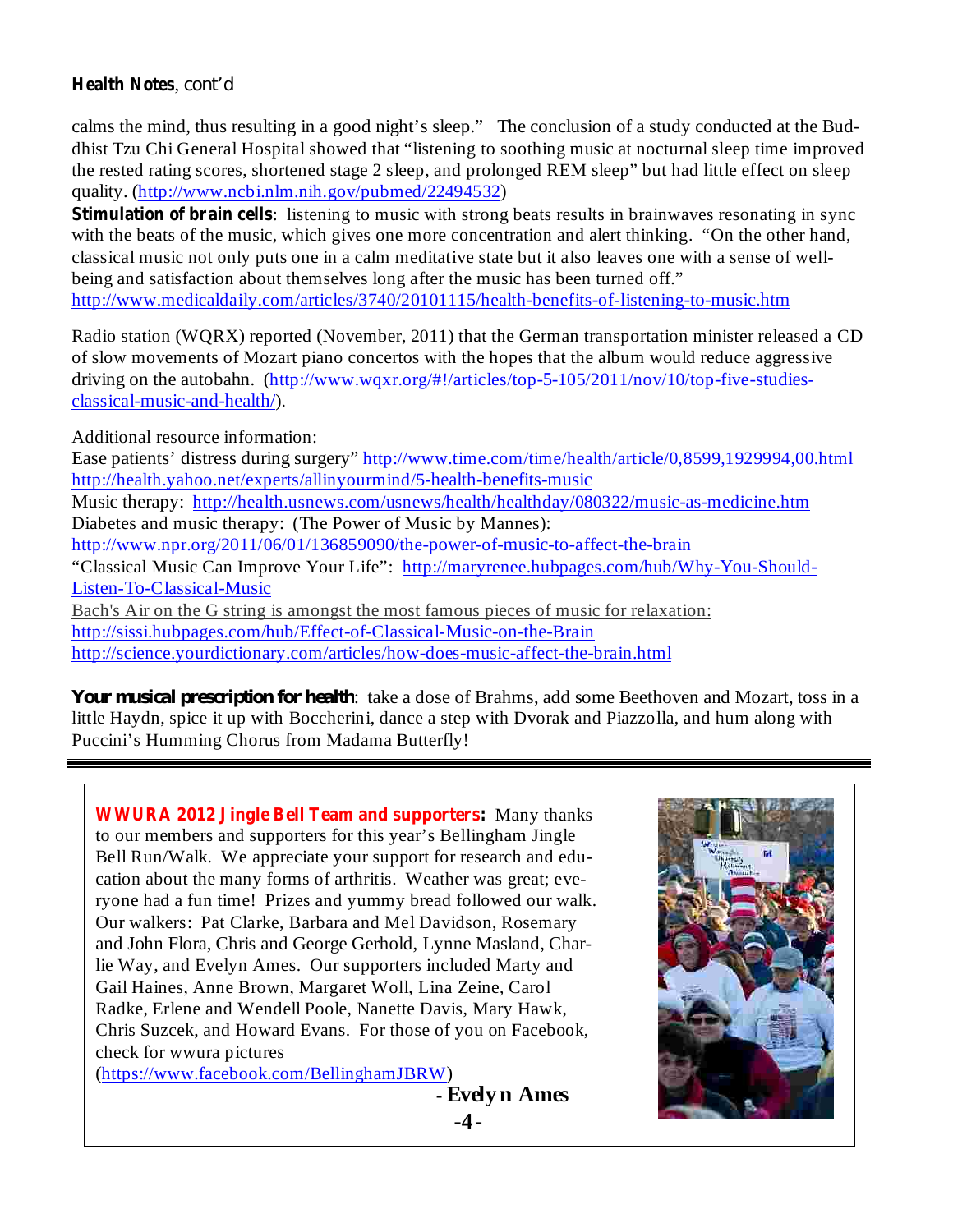## **2013 OREGON SHAKESPEARE FESTIVAL**

WWURA is planning another trip to the Oregon Shakespeare Festival in Ashland. We will leave Bellingham on Tuesday, April 30th, see plays on Tuesday, Wednesday and Thursday, returning to Bellingham Friday, May 3rd. We have reserved a large block of rooms at the Best Western Bard's Inn which is conveniently located and a short walk from the theaters. The cost of the theater tickets this year is \$25 each. The cost of the bus will be \$226 per person and after the reservation deadline will be nonrefundable because the bus cost is a fixed fee. If you are interested in travel insurance to cover that part of the cost, please let me know. It is also possible to find someone to take your place. The theater and the motel have not yet set a deadline for submitting final numbers, we should have that information in about a week and at that time I will contact everyone who has given me their name. We need 25 people for this trip to go and we have 20 who have indicated interest.

We are holding tickets for each performance of the following plays:

KING LEAR by Wm. Shakespeare - a contemporary staging of Shakespeare's greatest tragedy. THE TAMING OF THE SHREW by Shakespeare - "a surprising love story that dares to ask what roles we play."

MY FAIR LADY - "lerner and Loewe's effervescent adaptation of Bernard Shaw's Pygmalion is one of the most exquisite musicals ever written. This intimate, two-piano version, approved by composer Loewe, promises to illuminate the story in ways you haven't heard before."

TWO TRAINS RUNNING by August Wilson - his "searing portrait of African American life in the '60's tells a complex story of the inner lives of ordinary people at a turning point in American history."

A STREETCAR NAMED DESIRE by Tennessee William - "southern aristocrat Blanche down on her luck, is reduced to living with her sister Stella and Stella's pugnacious husband, Stanley in a tiny tenement apartment."

UNFORTUNATES - this astonishing, homegrown OSF creation combines the heat of a gospel revival with the sweet sorrow to the blues to convince us that any untenable life situation can be faced with dignity, grace and compassion.

Please fill out the form below and send it to Barbara Evans, 622 Everglade Rd., Bellingham, 98225. For questions call 650-9724 or email  $\langle$ barbandhoward@comcast.net $\rangle$ 

| Please indicate the number of tickets for each play. |                                                                                   |  |  |
|------------------------------------------------------|-----------------------------------------------------------------------------------|--|--|
|                                                      | Tues. 4/13 _____ Taming of the Shrew 8 pm _____ Unfortunates 8 pm                 |  |  |
|                                                      | Wed. 5/1 ____Two Trains 1:30 _______My Fair Lady 8pm ______King Lear 8pm          |  |  |
|                                                      | Thurs. $5/2$ ____Street Car Named Desire 8 pm $\qquad \qquad$ _____King Lear 8 pm |  |  |

There will be a choice of rooms, queen, 2 queens or king. When I get pricing, I will let you know the cost. Please indicate your choice:

 $\frac{1}{2}$ queen  $\frac{2}{2}$  queen  $\frac{1}{2}$ king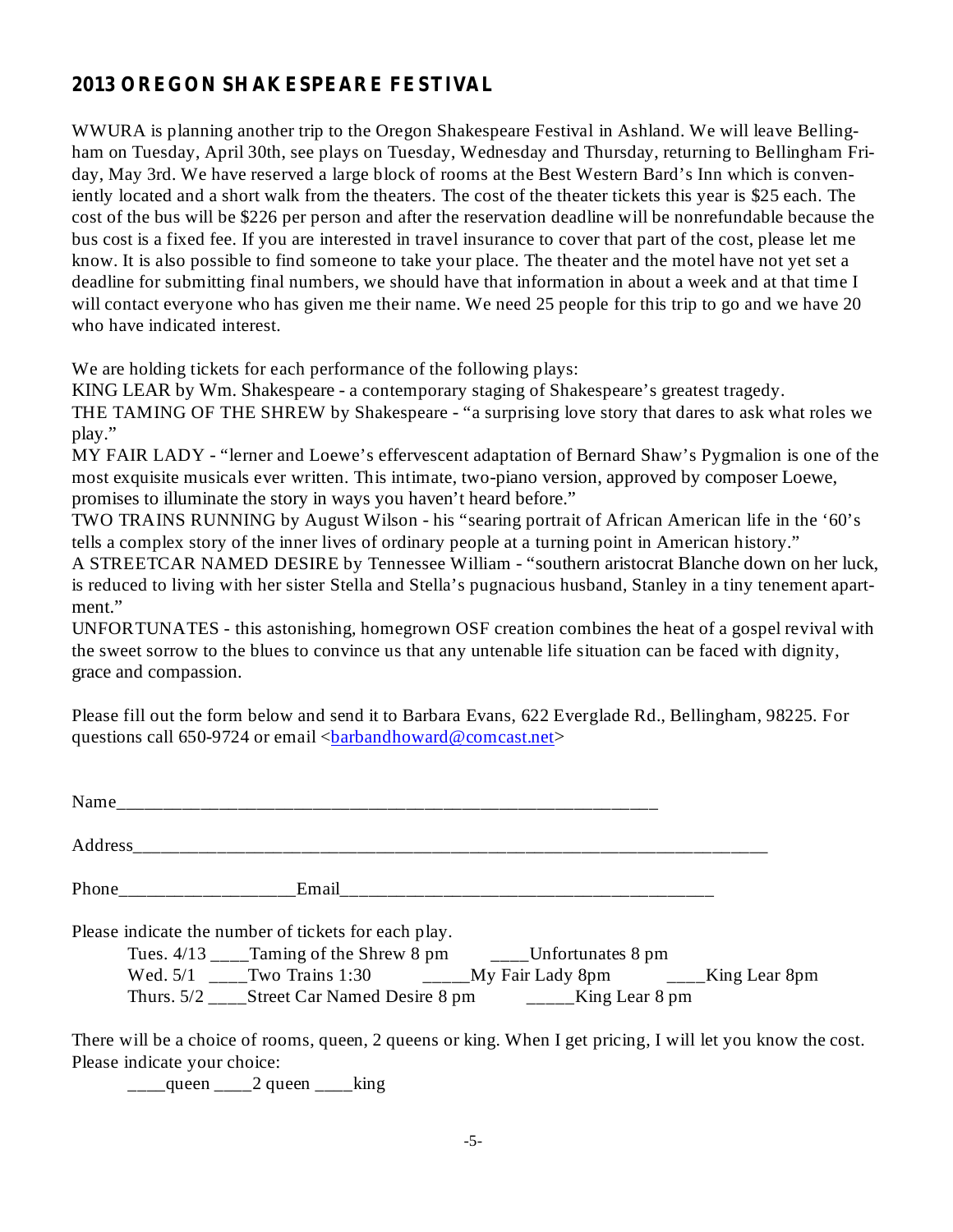#### **PRAGUE/DANUBE HOLIDAY MARKETS CRUISE - 2012**

Our WWURA & friends group-22 of us-flew Lufthansa from Seattle to Frankfurt, then on to Prague to begin our travels. The first evening in Prague, several of us attended Mozart's The Magic Flute at the historic Estates Theater where Mozart had premiered his Don Giovanni in 1787. It was a great start to a trip filled with sight-seeing, music, and Christmas markets.

Sightseeing in Prague included the magnificent castle complex, a stroll down and across the Charles Bridge, time to visit Old Town Square, Wenceslas Square, and the colorful markets. Some went to a chamber music concert at Smetana Hall in the Art Deco Municipal Hall while others of us went to a Czech folk music performance.

From Prague to Nuremberg by coach took us through a Winter Wonderland of beautiful snow-covered landscape. We boarded the AmaLyra in Nuremberg, and on the first evening our 2 "birthday girls" - Mary Terey-Smith and Carolyn Jonson - celebrated their birthdays by being invited to dine at the captain's table.

The tour of Nuremberg included the castle and its wonderful view, then time to explore the 180 stalls set up for Germany's most famous Christmas market. It was as delightful as it had been when I first visited it 50 years ago.

Regensburg with its famous Old Stone Bridge and medieval Christmas market was charming. Then on to Salzburg by coach for a day in this glorious Mozart city. Some chose to explore Passau and then stay aboard the ship as it cruised to Linz. The Salzburg day-trippers met the others later in Linz and enjoyed the illuminated market square as well as seeing St. Nicholas and wild Krampuses there.

The baroque Benedictine abbey at Melk was awesome, especially the chapel and the impressive library. In Vienna we had a good sightseeing tour, then a walking excursion along the pedestrian area and a chance to see several of Vienna's six Christmas markets. In the evening two different classical concerts were attended.

Budapest was our final stop. Docking on the Pest side, we were close to the walking street, the Central Market, and the Christmas markets. Seven of the 22 stayed on in Budapest, and some saw The Nutcracker ballet at the opera house.

Surveying our group, their favorite city was Prague, although each city received at least 1 vote. Favorite musical events were the opera and concert in Prague, concerts in Vienna, La Strada classical music trio and Hungarian dancers/musicians aboard ship, Czech folk dancers. Favorite museums/castles were Albertina and Schonbrunn in Vienna and the Melk Abbey. What was enjoyed most aboard ship included the excellent food, congenial staff, size (140 passengers), exercise room, and complimentary internet access in all cabins. Most popular Christmas market was Nuremberg, although each place received at least 1 vote.

We discovered (and sampled) 7 brands of Mozartkugeln chocolates, and we accumulated 75 gluhwein mugs. Thanks to Joyce D. Wilson for making the arrangements with AmaWaterways.

Our reunion will be Sat., Jan. 12 at the home of Donna Fields Moore (Rochon) and John Moore. We look forward to seeing trip pictures and recalling fond memories from this wonderful trip.



Linz Christmas Market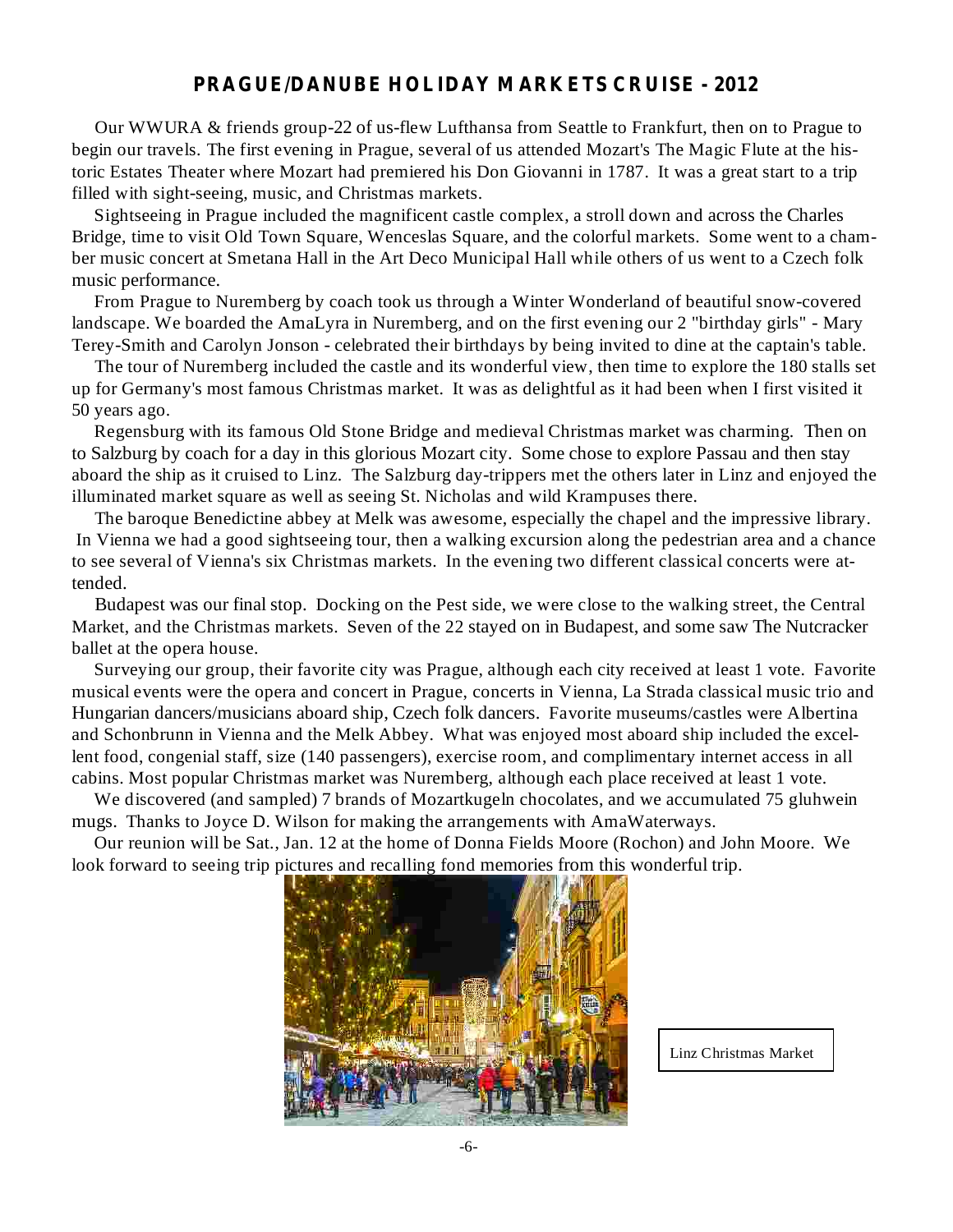## **JANUARY INTEREST GROUPS**

If you are interested in one of the groups please call or email the contact person.

**BOOK GROUP** --Donna Rochon, 360-647-2301,<djrochon1@comcast.net> Meets the 3rd Tuesday of the month at Barbara Davidson's, 806 17th Street. We will meet January 16th at Barbara Davidson's, 806 17th Street. January's book is *World Without End* by Ken Follett February's book is *Bring Up the Bodies* by Hilary Mantel

**BRIDGE GROUP** --Nicholas Bullat, 360-676-1156, <gnbmaestro@gmail.com> Meets the 4th Tuesday of the month at member's homes. We will meet January 22nd at Barb Evans, 622 Everglade Rd.

**INFORMAL DINING --** Janet Berg, 360-733-4654, <janetlila@hotmail.com> Meets in small groups each month at member's homes.

**OPERA GROUP** --Evelyn Ames, 360-734-3184, <Evelyn.ames@wwu.edu>. Call Evelyn if you need a ride. January 19, 2013 Donizetti's Maria Stuarda, Met Premiere February 6, 2013 Encore, 6:30 p.m. local time Information on venues is in the September newsletter.

**SKIING** - Charlie Way, 360-734-0649,<cbway@aol.com> Skiing usually starts in January depending on the weather and Mt. Baker Ski Area is now open!

**WRITER'S GROUP** - Evelyn Wright, 360-676-0227, <ewright410@comcast.net> Meets twice a month. The groups are kept small so there is time for reading and critiquing each other's work. The first group is now closed, but if you are interested, please call Evelyn and discuss starting a second group.

#### **Reservation Form Winter Luncheon Friday, February 8, 2013 Northwood Hall, 3240 Northwest Ave., Bellingham, 11:30 a.m.**

 $Name(s)$ 

Address or Phone Number

Amount Enclosed (\$15 member, \$18 for non-member)

## **Reservation Deadline is Monday, February 4, 2013**

Mail with your check payable to WWURA to Janet Berg, 1029 16th St., Bellingham, WA 98225. ( Phone: 733-4654)